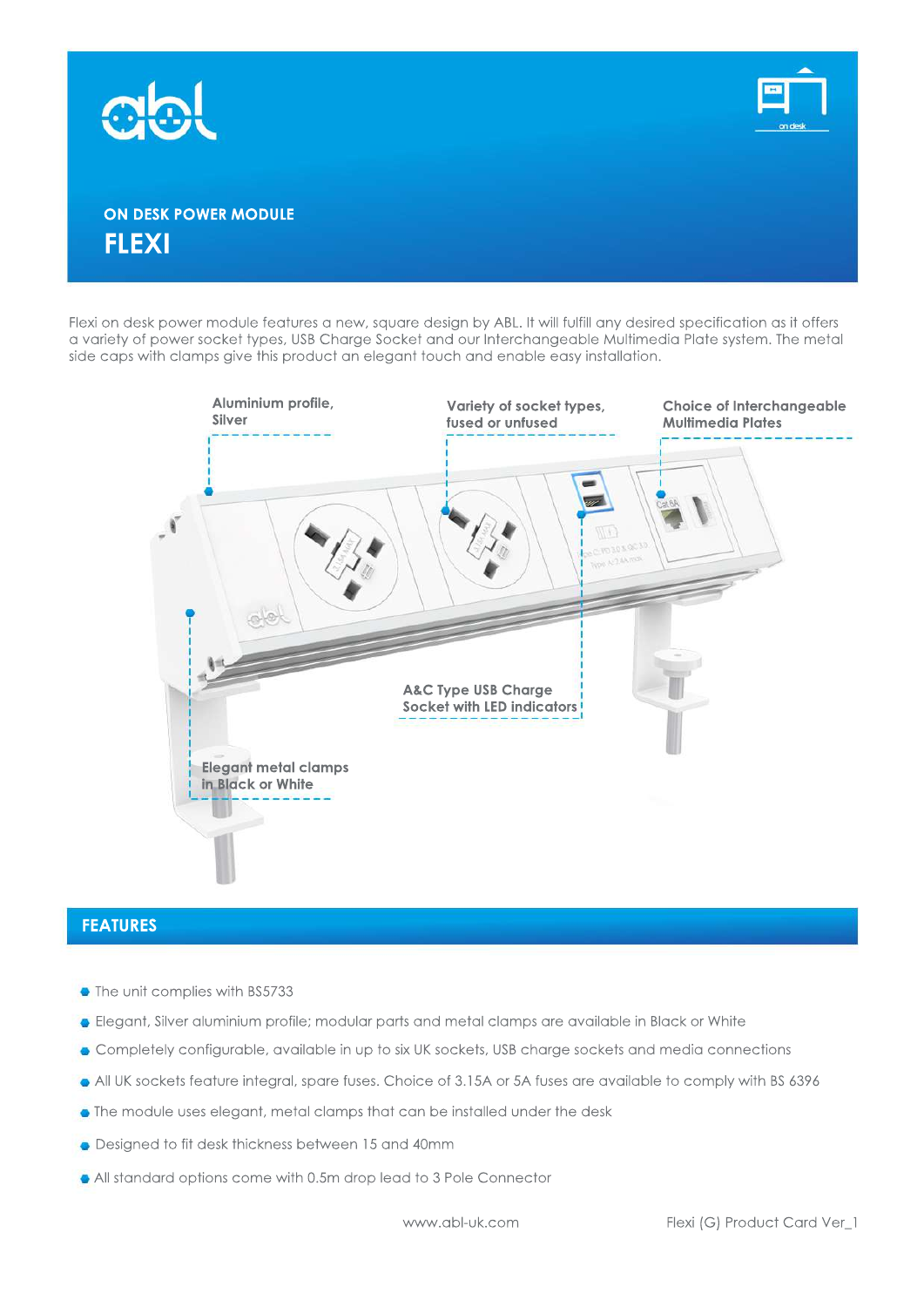



## **ON DESK POWER MODULE FLEXI**

#### **AVAILABLE SOCKET TYPES AND MEDIA CONNECTIONS**





#### **INTERCHANGEABLE MULTIMEDIA PLATES**

ABL's new and flexible IMP (Interchangeable Multimedia Plate) system allows the end user to choose between various multimedia connections and independently change the configuration within their chosen power module, with ease and according to their preferences.